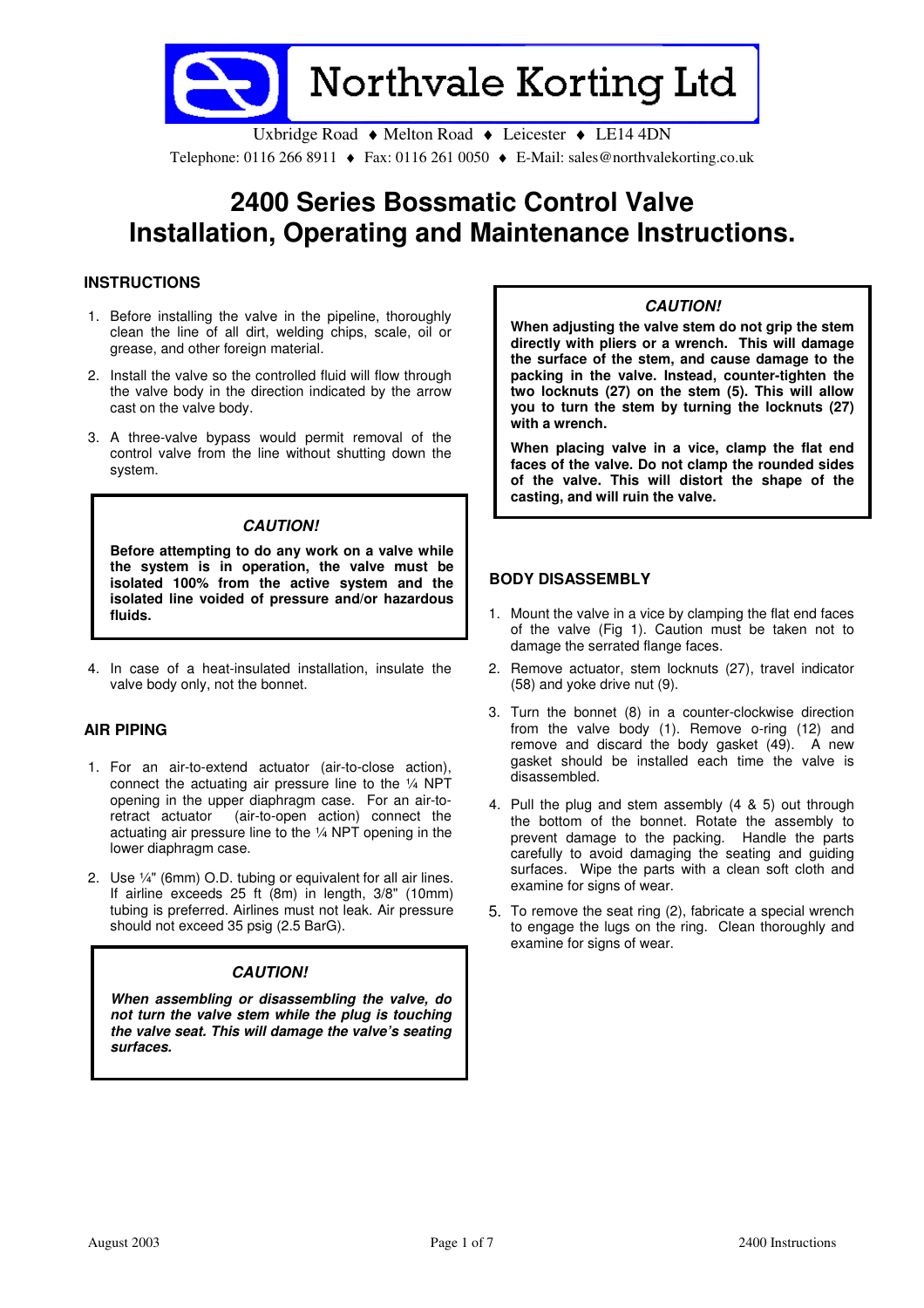## LAPPING THE METAL SEAT

If valve leakage becomes excessive, it may be necessary to lap the valve seat.

- 1. Remove the plug and stem as directed in body disassembly on page 1.
- 2. Apply fine lapping compound (e.g. United States Products Co. Grade 600 Crystolon) at several spots around the seating surface. Replace the plug in the bonnet.
- 3. Screw the bonnet loosely into the body to serve as a guide during the lapping operation.
- 4. Excessive lapping will shoulder the seat ring, and will not improve the seating.

5. Clean the valve seat and plug thoroughly when lapping is complete, removing all traces of lapping compound.

#### REPLACING THE PACKING

Refer to Figure 1 and the standard and optional packing constructions illustrated on page 6 to determine the packing that has been pre-installed in your valve.

1. Disassemble the valve as directed. Remove the locknuts (27) and indicator disk (58), and turn the plug stem out through the packing box. Remove the packing follower (10) and push out the old packing by working from the underside of the bonnet.



Figure 1. Valve Body Assembly Shown with Standard PTFE Spring Loaded Packing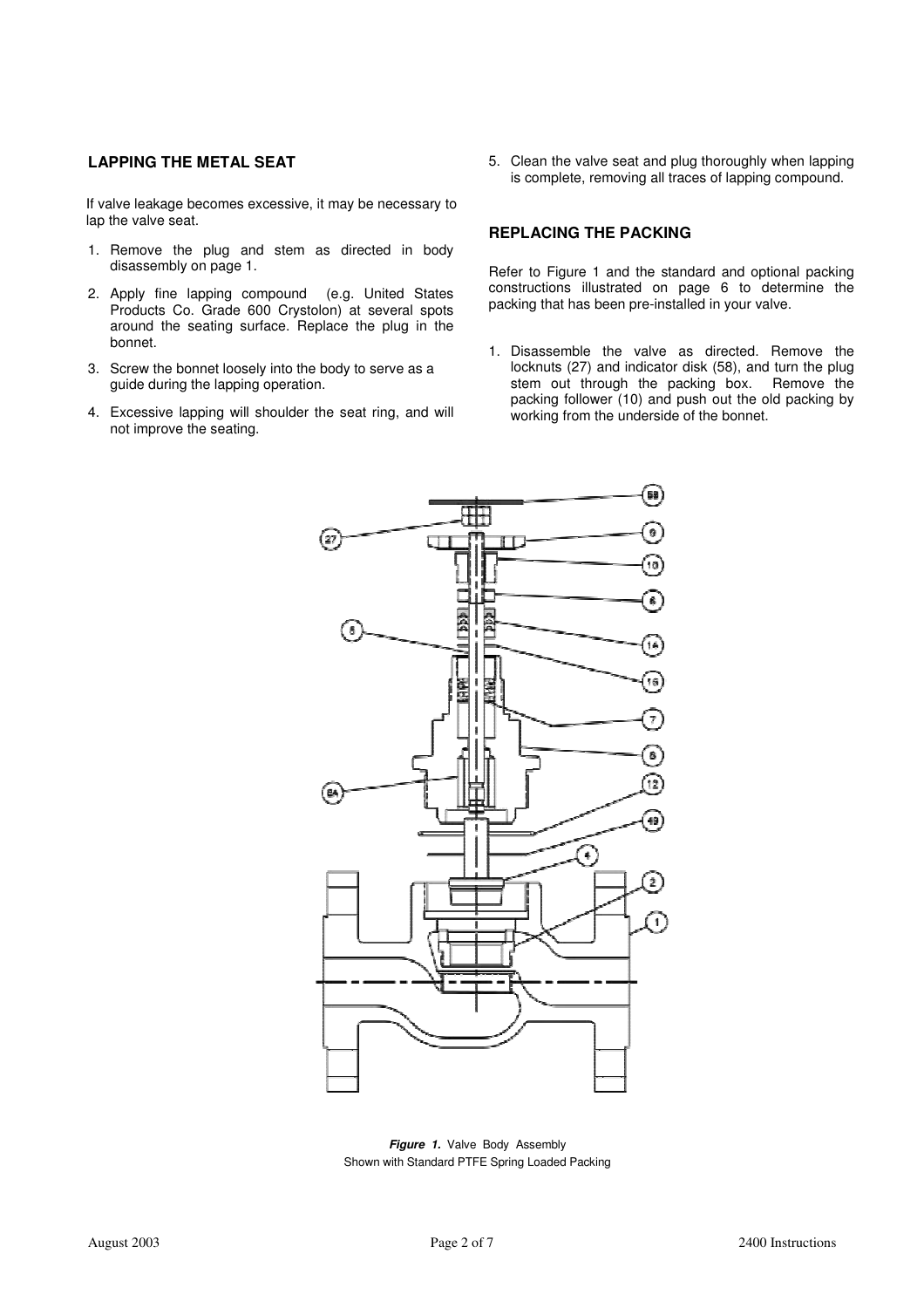- 2. For Standard Spring Loaded PTFE V-Ring Packing (see Fig 1 & 2): Carefully insert each piece in exact order shown in the illustration. Turn the packing follower (10) until it shoulders on the bonnet (8). This will compress the packing spring (7) to ensure constant stem sealing throughout packing life.
- 3. For Molded Graphite Ribbon Packing (see Fig. 3): Carefully insert each piece in exact order shown in the illustration on page 6. Hand tighten packing follower (10). Use a wrench to increase tightness by turning the follower an additional 60 degrees.
- 4. For ENVIRO-SEAL<sup>(R)</sup> Packing (see Fig 4). Carefully insert each piece in exact order as shown in Figure 4 on page 6. Tighten the packing follower (10) until the Belleville springs are compressed. This will be signaled by a significant increase in resistance. Back off the follower 1/8 to 1/4 turn. A gap of approximately 1/16" between the packing follower and the bonnet will assure packing is seated properly.

#### **REASSEMBLY**

Insert a new body gasket (49) and reassemble bonnet (8) with plug and stem assembly in valve. The O-ring (12) must be reinstalled by gently stretching over the bonnet and snapping into the gap between the top of the body (1) and the bonnet (8). This O-ring acts as a dust/moisture seal.

Place the actuator yoke over the stem (5). While tilting actuator back, drop yoke drive nut (9) over stem (5). Run locknuts (27), and travel indicator (58), down as far as possible and counter tighten locknuts (27) to lock.

See appropriate actuator instructions.

# CAUTION!

To avoid damage to seating surface, do not turn stem while plug is in contact with seat.

|                |                                                                    | <b>VALVE SIZES</b> |              |                |               |            |  |
|----------------|--------------------------------------------------------------------|--------------------|--------------|----------------|---------------|------------|--|
| <b>KEY NO.</b> | <b>DESCRIPTION</b>                                                 | $1/2$ " / DN 15    | 3/4" / DN 20 | $1"$ / DN 25   | 11/2" / DN 40 | 2" / DN 50 |  |
|                | Body, Ductile Iron, DIN PN 10-40                                   | 24000-111          | 24000-211    | 24000-311      | 24000-511     | 24000-611  |  |
| 1              | Body, Ductile Iron, ANSI Class 150 RF                              | 24000-113          | 24000-213    | 24000-313      | 24000-513     | 24000-613  |  |
|                | Body, Carbon Steel, DIN PN 10-40                                   | 24000-111W         | 24000-211W   | 24000-311W     | 24000-511W    | 24000-611W |  |
|                | Body, Carbon Steel, ANSI CL 150 RF                                 | 24000-113W         | 24000-213W   | 24000-313W     | 24000-513W    | 24000-613W |  |
| $5*$           | Stem **                                                            | 24058-100          | 24058-100    | 24058-101      | 24058-102     | 24058-102  |  |
| 6              | Stem Guide                                                         |                    |              | 24494-1        |               |            |  |
| $7*$           | Packing Spring                                                     |                    |              | 24467          |               |            |  |
| 8              | Bonnet                                                             | 24000-121          | 24000-121    | 24000-321      | 24000-521     | 24000-621  |  |
| 8A             | <b>Bonnet Bushing</b>                                              |                    |              | 24000-125      |               |            |  |
| 9              | Drive Nut (Yoke)                                                   |                    |              | 011757-003-153 |               |            |  |
| $10*$          | Packing Follower                                                   |                    |              | 24490-1        |               |            |  |
| 12             | O-Ring                                                             | 24000-151          | 24000-151    | 24000-351      | 24000-551     | 24000-651  |  |
|                | Packing Kit, Spring Loaded PTFE V-<br>Ring, standard               |                    |              | 24494T001      |               |            |  |
| $14*$          | Packing Kit, Molded Graphite Ribbon,<br>optional                   |                    |              | 24492T001      |               |            |  |
|                | Packing Kit, ENVIRO-SEAL, optional                                 |                    |              | 24490T001      |               |            |  |
| 16             | Washer                                                             |                    |              | 24910          |               |            |  |
| 27             | Locknuts (2)                                                       |                    |              | 971514-002-250 |               |            |  |
|                | Body Gasket, Copper (Standard)                                     | 24000-131          | 24000-131    | 24000-331      | 24000-531     | 24000-631  |  |
| 49 *           | Body Gasket, 316 Stainless Steel<br>reinforced Graphite (optional) | 24000-132          | 24000-132    | 24000-332      | 24000-532     | 24000-632  |  |
| 58             | <b>Travel Indicator</b>                                            |                    |              | 24299          |               |            |  |

Table 1. Common Parts

\* Recommended Spare Parts.

\*\* Stem (5) is assembled to plug (4) at factory. See pages 4 & 5.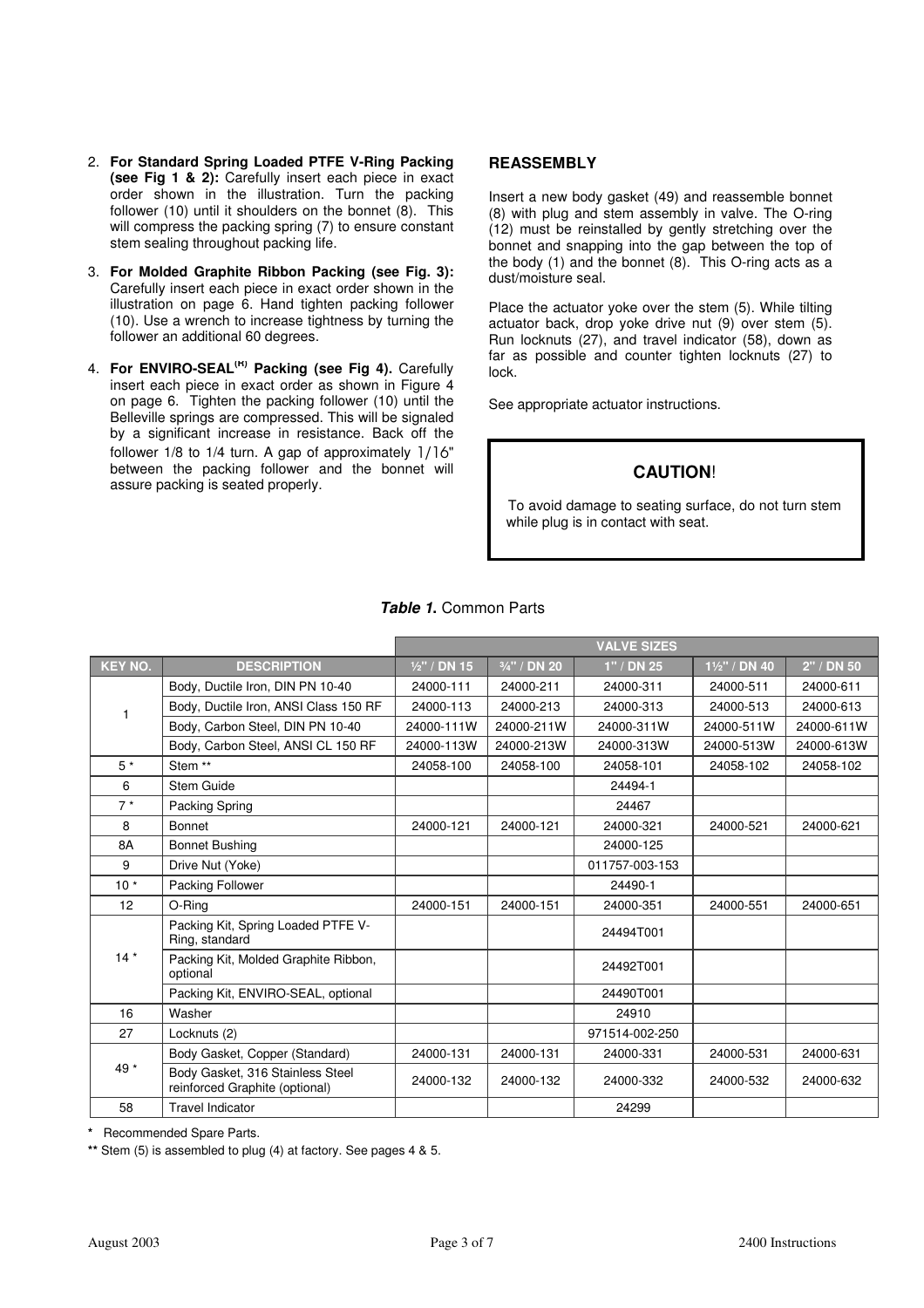| <b>VALVE SIZE</b> |                    |                                |                    |                                             |                           | $1/2$ " / DN 15          | 3/4" / DN 20             | $1"$ / DN 25             |
|-------------------|--------------------|--------------------------------|--------------------|---------------------------------------------|---------------------------|--------------------------|--------------------------|--------------------------|
| <b>KEY NO.</b>    | <b>DESCRIPTION</b> | <b>PLUG</b><br><b>TYPE</b>     | <b>PLUG</b><br>NO. | <b>ORIFICE</b><br><b>DIAMETER</b><br>(inch) | $\mathbf{C}_{\mathsf{v}}$ |                          | <b>PART NUMBER</b>       |                          |
|                   |                    | Micro Trim                     | 102                | 0.25                                        | $0.2^{\circ}$             | 24229                    | 24229                    | 24229                    |
|                   |                    |                                |                    | 0.375                                       | 1.0                       | 24893                    | 24893                    | 24893                    |
|                   |                    |                                |                    |                                             | 1.5                       | 24796                    | 24796                    | 24796                    |
|                   |                    |                                |                    |                                             | 2.5                       | 24609                    | 24609                    | 24609                    |
|                   |                    | <b>PTFE Seat</b>               |                    |                                             | 4                         | 24010-2                  | 24010-2                  | 24010-2                  |
|                   |                    | (Equal %)                      | 577                |                                             | 6                         | 24010                    | $\hspace{0.05cm} \ldots$ | $\overline{\phantom{a}}$ |
|                   |                    |                                |                    | 0.8125                                      | 7.5                       | $\overline{\phantom{a}}$ | 24010                    | $\overline{\phantom{a}}$ |
|                   |                    |                                |                    |                                             | 8.5                       | $\overline{\phantom{a}}$ | ---                      | 24010                    |
|                   |                    |                                |                    | 1.0625                                      | 13                        | $\hspace{0.05cm} \ldots$ | $\qquad \qquad - -$      | 24011                    |
|                   |                    |                                |                    |                                             | $0.2^{\circ}$             | 24758                    | 24758                    | 24758                    |
|                   |                    |                                |                    | 0.25                                        | $0.5^{\circ}$             | 24786                    | 24786                    | 24786                    |
|                   |                    |                                |                    |                                             | 1.0                       | 24127                    | 24127                    | 24127                    |
|                   |                    |                                |                    |                                             | 1.5                       | 24634                    | 24634                    | 24634                    |
| 4<br>(Note A)     | Plug<br>(Note B)   | <b>Metal Seat</b><br>(Equal %) | 588                | 0.375                                       | 2.5                       | 24171                    | 24171                    | 24171                    |
|                   |                    |                                |                    | 0.8125                                      | $\overline{4}$            | 24185                    | 24185                    | 24185                    |
|                   |                    |                                |                    |                                             | 7.7                       | 24061                    | $\hspace{0.05cm} \ldots$ | $\hspace{0.05cm} \ldots$ |
|                   |                    |                                |                    |                                             | 10.1                      | $\overline{\phantom{a}}$ | 24061                    | 24061                    |
|                   |                    |                                |                    | 1.0625                                      | 13.6                      | $\overline{a}$           | $\overline{\phantom{a}}$ | 24062                    |
|                   |                    | PTFE Seat<br>(Linear)          |                    | 0.375                                       | 0.1                       | 24660                    | 24660                    | 24660                    |
|                   |                    |                                |                    |                                             | 0.2                       | 24625                    | 24625                    | 24625                    |
|                   |                    |                                |                    |                                             | 0.5                       | 24617                    | 24617                    | 24617                    |
|                   |                    |                                | 677                |                                             | 1.0                       | 24631                    | 24631                    | 24631                    |
|                   |                    |                                |                    |                                             | 2.5                       | 24656                    | 24656                    | 24656                    |
|                   |                    |                                |                    | 0.8125                                      | 5                         | 24010-1                  | 24010-1                  | 24010-1                  |
|                   |                    |                                |                    | 0.25                                        | 0.5                       | 24898                    | 24898                    | 24898                    |
|                   |                    |                                |                    |                                             | 1.0                       | 24145                    | 24145                    | 24145                    |
|                   |                    |                                |                    |                                             | 1.5                       | 24669                    | 24669                    | 24669                    |
|                   |                    |                                |                    | 0.375                                       | 2.5                       | 24671                    | 24671                    | 24671                    |
|                   |                    | <b>Metal Seat</b><br>(Linear)  | 688                |                                             | 4                         | 24757                    | 24757                    | 24757                    |
|                   |                    |                                |                    |                                             | 6                         | 24717                    | $\hspace{0.05cm} \ldots$ | $\overline{\phantom{a}}$ |
|                   |                    |                                |                    | 0.8125                                      | 8                         | ---                      | 24717                    | $\overline{\phantom{a}}$ |
|                   |                    |                                |                    |                                             | 9                         | ---                      | ---                      | 24717                    |
|                   |                    |                                |                    | 1.0625                                      | 13                        |                          |                          | 24791                    |
|                   |                    |                                |                    | 0.25 inch Port Diameter                     |                           | 007635-<br>001-163       | 007635-<br>001-163       | 24000-341                |
| 2                 | Seat Ring          |                                |                    | 0.375 inch Port Diameter                    |                           | 007635-<br>002-163       | 007635-<br>002-163       | 24000-342                |
| (Note A)          | (Note B)           |                                |                    | 0.8125 inch Port Diameter                   |                           | 007635-<br>005-163       | 007635-<br>005-163       | 24000-343                |
|                   |                    | 1.0625 inch Port Diameter      |                    |                                             |                           | $\overline{\phantom{a}}$ | ---                      | 24000-344                |

# Table 2. Plug, Seat Ring, and Stem for  $\frac{1}{2}$ ,  $\frac{3}{4}$ , and 1" Valves

A. Recommended Spare Parts.

B. Replacement plug (item 4) orders must include stem (item 5) and will be furnished factory assembled.

C. Matching seat rings must be furnished with replacement plug orders for micro trim plug number 102 and plug number 588,  $C_v = 0.2$  and 0.5.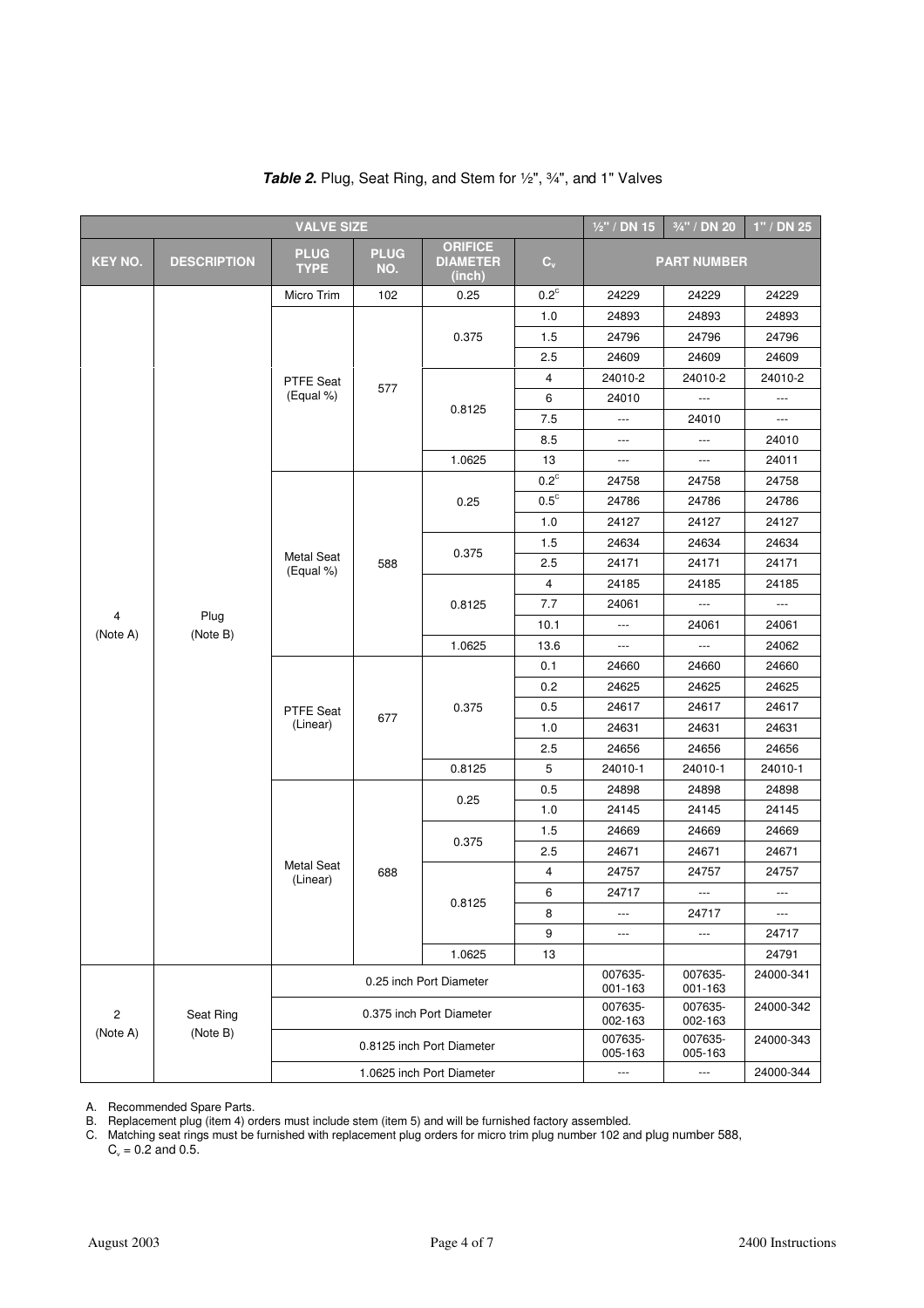| <b>VALVE SIZE</b>          |                       |                                |                         |                                             | 11/2" / DN 40 | 2" / DN 50     |                    |
|----------------------------|-----------------------|--------------------------------|-------------------------|---------------------------------------------|---------------|----------------|--------------------|
| <b>KEY N<sup>O</sup></b>   | <b>DESCRIPTION</b>    | <b>PLUG TYPE</b>               | PLUG N <sup>o.</sup>    | <b>ORIFICE</b><br><b>DIAMETER</b><br>(inch) | $C_v$         |                | <b>PART NUMBER</b> |
|                            |                       |                                |                         | 1.25                                        | 20            | 24411          | $\overline{a}$     |
|                            |                       |                                |                         |                                             | 10            | 24884          | 24884              |
|                            |                       | <b>PTFE Seat</b><br>(Equal %)  | 577                     | 1.50                                        | 17            | 24774          | 24774              |
|                            |                       |                                |                         |                                             | 28            | 24254          | 24254              |
|                            |                       |                                |                         | 2.0                                         | 30            | ---            | 24882              |
|                            |                       |                                |                         |                                             | 10            | 24421          | $\overline{a}$     |
|                            |                       |                                |                         | 1.25                                        | 20            | 24401          | $\overline{a}$     |
|                            |                       |                                |                         |                                             | 10            | 24635          | 24635              |
| 4                          | Plug<br>(Note B)      | <b>Metal Seat</b><br>(Equal %) | 588                     | 1.50                                        | 17            | 24710          | 24710              |
|                            |                       |                                |                         |                                             | 32.9          | 24038          | 24038              |
|                            |                       |                                |                         | 2.0                                         | 30            | $\overline{a}$ | 24905              |
|                            |                       |                                |                         |                                             | 52.9          | $\overline{a}$ | 24039              |
| (Note A)                   |                       | PTFE Seat<br>(Linear)          | 677                     | 1.25                                        | 20            | 24436          | 24436              |
|                            |                       |                                |                         | 1.50                                        | 10            | 24799          | 24799              |
|                            |                       |                                |                         |                                             | 17            | 24798          | 24798              |
|                            |                       |                                |                         | 2.0                                         | 30            | $\overline{a}$ | 24891              |
|                            |                       |                                |                         |                                             | 50            | $\overline{a}$ | 24070              |
|                            |                       |                                |                         | 1.25                                        | 10            | 24425          | $\overline{a}$     |
|                            |                       |                                |                         |                                             | 20            | 24424          | $\overline{a}$     |
|                            |                       |                                |                         |                                             | 10            | 24761          | 24761              |
|                            |                       | <b>Metal Seat</b><br>(Linear)  | 688                     | 1.50                                        | 17            | 24899          | 24899              |
|                            |                       |                                |                         |                                             | 28            | 24760          | 24760              |
|                            |                       |                                |                         | 2.0                                         | 30            | $\overline{a}$ | 24887              |
|                            |                       |                                |                         |                                             | 50            | ---            | 24762              |
|                            |                       |                                | 1.25 inch Port Diameter |                                             |               | 24000-542      | $\overline{a}$     |
| $\overline{c}$<br>(Note A) | Seat Ring<br>(Note B) |                                | 1.5 inch Port Diameter  |                                             |               | 24000-541      | 24000-642          |
|                            |                       | 2.0 inch Port Diameter         |                         |                                             |               | $\overline{a}$ | 24000-641          |

| <b>Table 3.</b> Plug, Seat Ring, and Stem for 1 <sup>1</sup> / <sub>2</sub> " and 2" Valves |
|---------------------------------------------------------------------------------------------|
|---------------------------------------------------------------------------------------------|

A. Recommended Spare Parts.

B. Replacement plug (item 4) orders must include stem (item 5) and will be furnished factory assembled.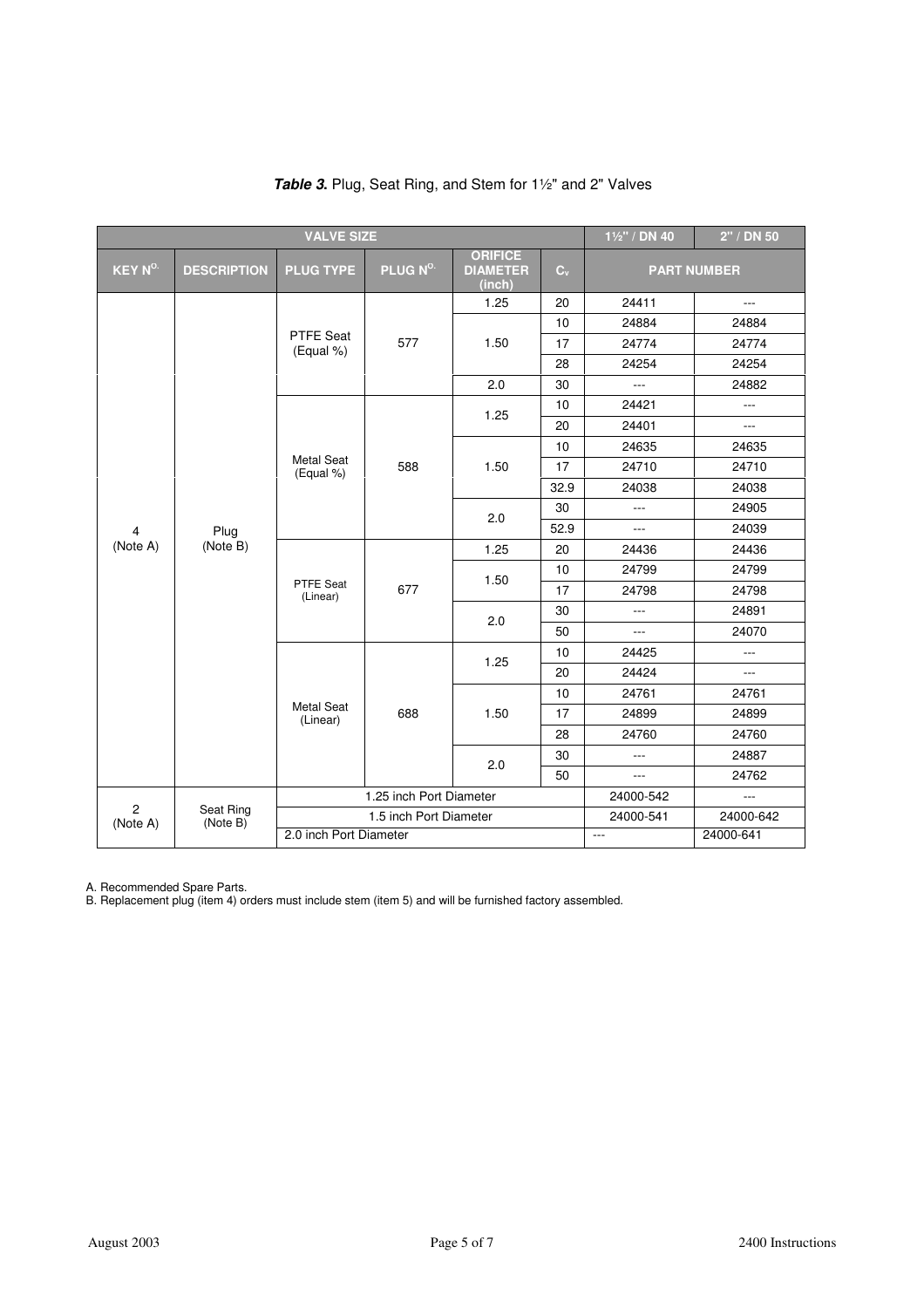

**Figure 2.** Spring Loaded PTFE V-Ring Packing Kit P/N 24494T001 (Standard)

| Table 4. Spring Loaded PTFE V-Ring Packing Kit |  |  |  |  |
|------------------------------------------------|--|--|--|--|
|------------------------------------------------|--|--|--|--|

| <b>KEY</b><br>NO. | <b>DESCRIPTION</b> | <b>MATERIAL</b>                           |  |  |
|-------------------|--------------------|-------------------------------------------|--|--|
| 9                 | Spring             | ASTM A313 S30200                          |  |  |
| 14                | Packing Set        | PTFE / carbon filled PTFE                 |  |  |
| 16                | Washer             | ASTM A240 S31600                          |  |  |
| 20                | Stem Guide         | <b>JLON 2000</b><br>(proprietary plastic) |  |  |



Figure 4. ENVIRO-SEAL®<br>Packing Kit P/N 24490T001

|  |  | Table 8. Valve Assembly Weights |  |
|--|--|---------------------------------|--|
|--|--|---------------------------------|--|

|           | <b>VALVE SIZE</b> | <b>WEIGHTS</b> |     |  |
|-----------|-------------------|----------------|-----|--|
| in        | <b>DN</b>         | Ibs            | kg  |  |
|           | 15                | 9              | 4.1 |  |
| 3/4       | 20                |                | 5.0 |  |
|           | 25                |                | 6.4 |  |
| $1 - 1/2$ | 40                |                | 10  |  |
| っ         | 50                |                | 15  |  |



Figure 3. Molded Graphite Ribbon Packing Kit P/N 24492T001

Table 5. Molded Graphite (Grafoil) Packing Kit

| <b>KEY</b><br>NO.       | <b>DESCRIPTION</b> | <b>MATERIAL</b>  |
|-------------------------|--------------------|------------------|
| 13                      | <b>Bushing</b>     | Carbon-Graphite  |
| Packing Rings (4)<br>14 |                    | Graphite         |
| 20                      | Stem Guide         | ASTM A582 S30300 |

# Table 6. ENVIRO-SEAL<sup>(R)</sup> Packing Kit

| <b>KEY</b><br>NO. | <b>DESCRIPTION</b>        | <b>MATERIAL</b>           |  |  |
|-------------------|---------------------------|---------------------------|--|--|
| 13                | <b>Bushings</b>           | Carbon Graphite           |  |  |
| 14                | Packing Set               | PTFE / carbon filled PTFE |  |  |
| 17                | <b>Belleville Springs</b> | <b>ASTM B637 N07718</b>   |  |  |
| 18                | <b>Bushing</b>            | PFFK                      |  |  |
| 19                | Washers                   | PTFE, Filled Gylon        |  |  |

Table 9. Actuator Weights

| <b>ACTUATOR TYPE</b>                        | <b>WEIGHTS</b> |      |  |  |
|---------------------------------------------|----------------|------|--|--|
|                                             | Ibs            | kg   |  |  |
| 32                                          | 10             | 4.5  |  |  |
| 54                                          | 25             | 11.3 |  |  |
| 70                                          | 34             | 15.4 |  |  |
| NV24-MFT (non spring return)                | 3.3            | 1.5  |  |  |
| NVF24-MFT or NVF24-MFT-E<br>(spring return) | 4              | 1.8  |  |  |